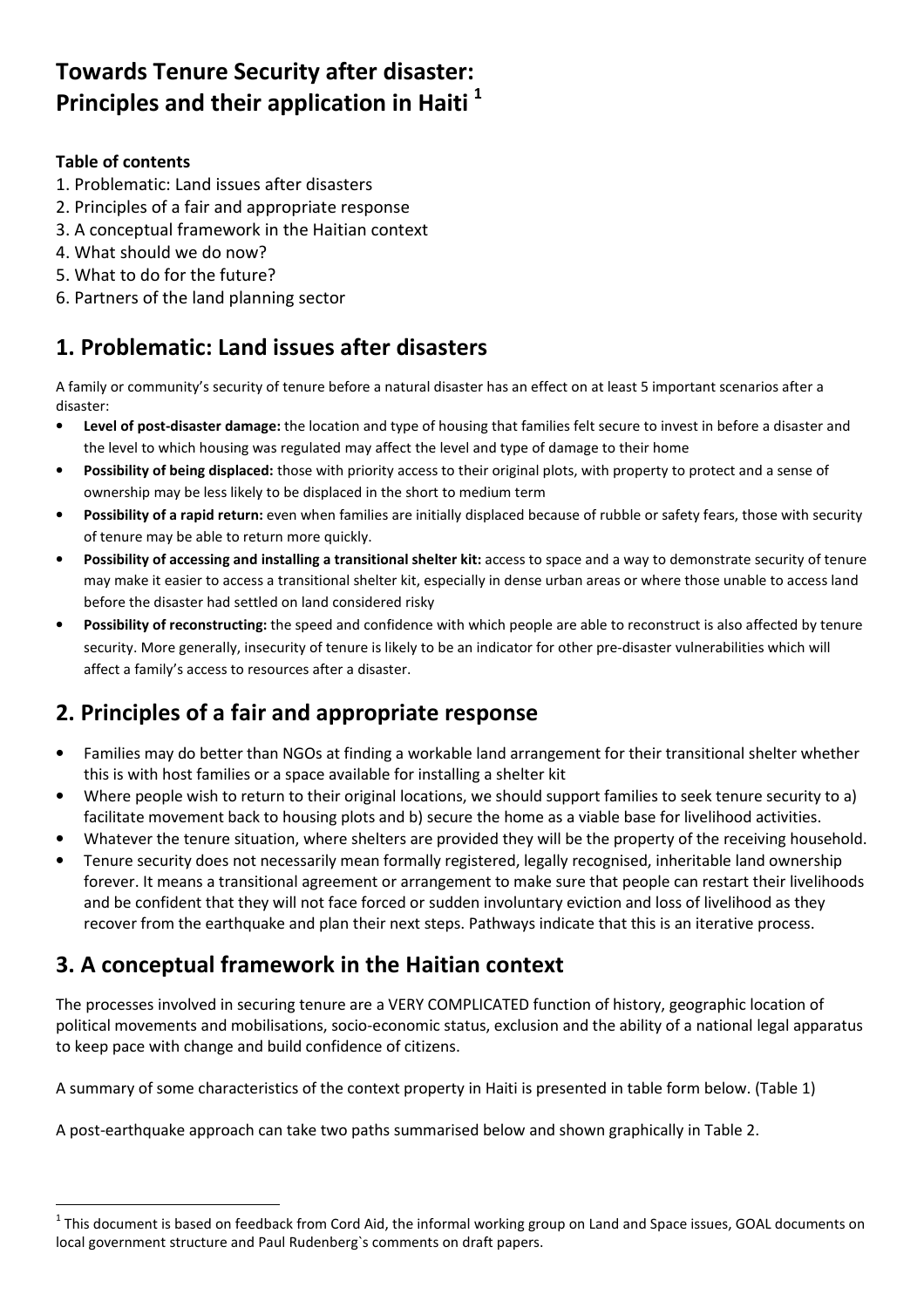|                                         |                                             | <b>Advantages</b>        | <b>Disadvantages</b>                             |
|-----------------------------------------|---------------------------------------------|--------------------------|--------------------------------------------------|
| Top down: de précarité vers légalité    |                                             | Legal and longer term    | Slow, complicated and may be impossible at any   |
|                                         | use legal documents and contracts           |                          | time but especially after an earthquake and may  |
|                                         | comply with national law                    |                          | favour those already with access to legal        |
|                                         |                                             |                          | services                                         |
| Bottom up: de précarité vers légitimité |                                             | Supports Haitian systems | May not be formally recognised by legal entities |
|                                         | support peaceful existing and spontaneous   | that may difficult to    | or the state later and may not be compatible     |
|                                         | agreements but seek help or arbitrate       | understand in an         | with national law                                |
|                                         | where conflict arises                       | emergency, works more    |                                                  |
|                                         |                                             | quickly, may lay         |                                                  |
|                                         | prioritise those in the most insecure       | foundation for more      |                                                  |
|                                         | situations                                  | security later           |                                                  |
|                                         |                                             |                          |                                                  |
|                                         | collect local evidence to record and        |                          |                                                  |
|                                         | legitimise tenure arrangements (including   |                          |                                                  |
|                                         | rental tenure and lease tenure) in          |                          |                                                  |
|                                         | collaboration with local authorities and    |                          |                                                  |
|                                         | key local individuals with recognised local |                          |                                                  |
|                                         | legitimacy                                  |                          |                                                  |
|                                         |                                             |                          |                                                  |

### 4. What should we do now?

- Adopt a pragmatic bottom-up approach seeking legal advice from independent Haitian specialists and dialogue with appropriate authorities be clear that the post-disaster approach to land will not solve all land issues but should seek to protect tenants and land tenants from the threat of sudden, involuntary removal from their preearthquake homes
- Support peaceful existing and spontaneous agreements and do not impose agreements where no conflict/tension exists
- Identify and facilitate the right person to talk to at the level of authority closest to each case, resort to local committees at municipal level and look for their involvement in tri-partite agreements (landlord-tenantcommittee)
- Track and report evictions/abuses to each other and the cluster system.

#### Vulnerability

- NGOs may find themselves having to trade-off between supporting the less land-vulnerable (those with land and housing assets pre- and post-earthquake) in order to help the most land-vulnerable (those without land and housing assets pre- and post-earthquake, those in congested camps, squatting or seeking rental accommodation) Head of household – nominal holder of tenure – died in earthquake
- Women' status in relation to land (need more data and specialist advice)
- Non-head of households, youth status in relation to land (need more data and specialist advice),
- Family-less young people as owners of permanent "transitional" houses in new shanty towns renting to, or otherwise profiting from, tenants

### 5. What to do for the future?

- Track and register the land vulnerable
- Support families to collect and record the evidence they have accumulated for their occupancy
- Pay attention to the governance and planning for disbursement of reconstruction funding and any possible government/Development bank sponsored compensation schemes and the differential impacts on the tenure insecure and the strategy of the Commission Intérimaire pour la Reconstruction d'Haïti (CIRH), L'Autorité pour le Développement d'Haïti (ADH)
- Continue to work closely with existing or post-earthquake local level committees building a more nuanced picture of their priorities, biases and attitudes to the land-vulnerable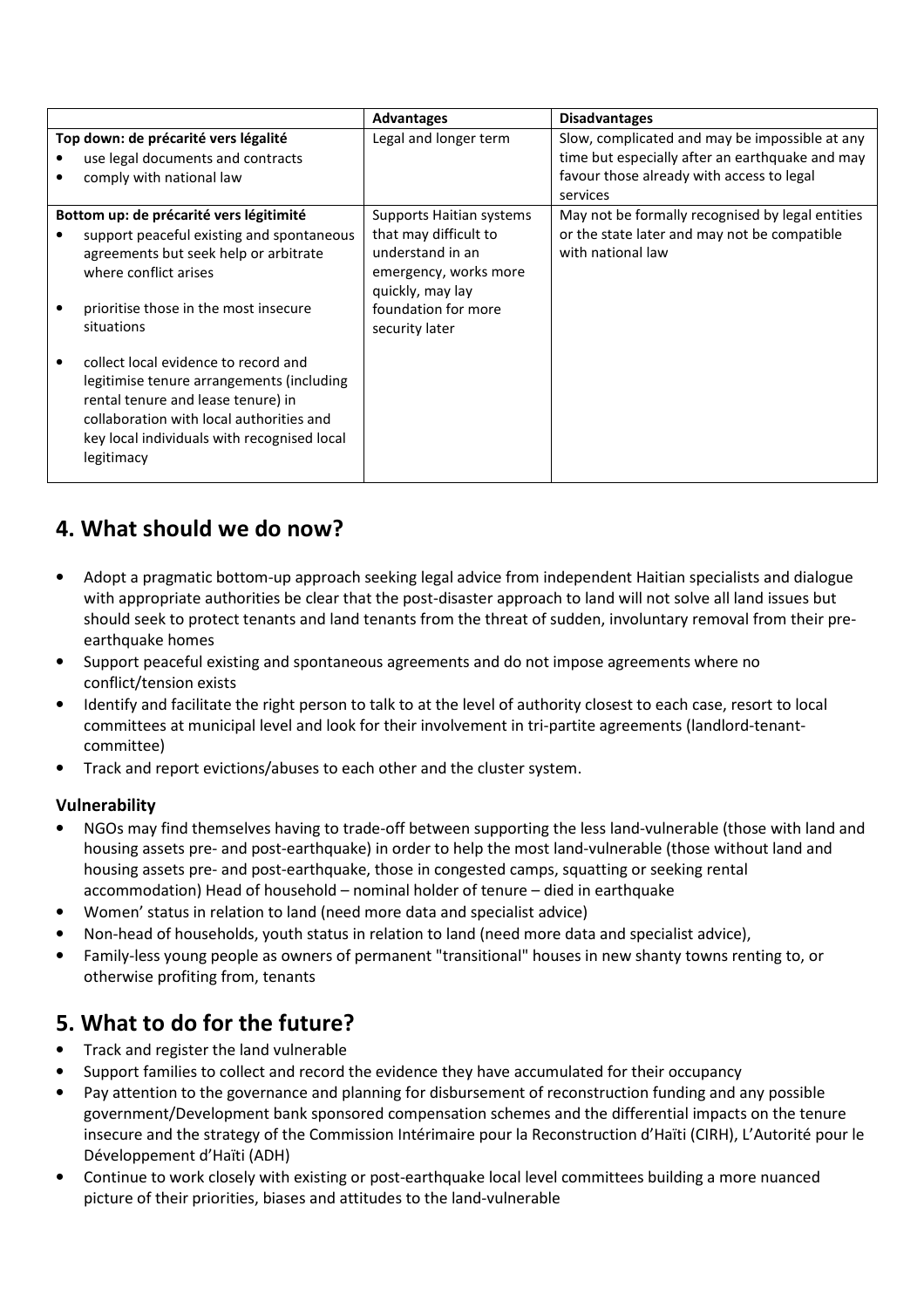|                                                                                                                                                                                                                     | <b>Before disaster</b><br><b>TABLE 1</b>                                                                                                                                                                                                                                                                                                                                                                                                                                                                                                                                                                                                                                                                                                                                                                                                                                                                                                                                                                                                                                                                                                                                                                                                                                                                                                                                                                                                                                                                                     | <b>After disaster</b>                                                                                                                                                                                                                                                                                                                                                                                                                                                                                                                                                                                                                                                                                                                                                                                                                                                                                                                                                                                                                                                                                                                                                                                                                                                                                                                                                                       |
|---------------------------------------------------------------------------------------------------------------------------------------------------------------------------------------------------------------------|------------------------------------------------------------------------------------------------------------------------------------------------------------------------------------------------------------------------------------------------------------------------------------------------------------------------------------------------------------------------------------------------------------------------------------------------------------------------------------------------------------------------------------------------------------------------------------------------------------------------------------------------------------------------------------------------------------------------------------------------------------------------------------------------------------------------------------------------------------------------------------------------------------------------------------------------------------------------------------------------------------------------------------------------------------------------------------------------------------------------------------------------------------------------------------------------------------------------------------------------------------------------------------------------------------------------------------------------------------------------------------------------------------------------------------------------------------------------------------------------------------------------------|---------------------------------------------------------------------------------------------------------------------------------------------------------------------------------------------------------------------------------------------------------------------------------------------------------------------------------------------------------------------------------------------------------------------------------------------------------------------------------------------------------------------------------------------------------------------------------------------------------------------------------------------------------------------------------------------------------------------------------------------------------------------------------------------------------------------------------------------------------------------------------------------------------------------------------------------------------------------------------------------------------------------------------------------------------------------------------------------------------------------------------------------------------------------------------------------------------------------------------------------------------------------------------------------------------------------------------------------------------------------------------------------|
| Homeowner<br>Tenant of the<br>building<br>$\bullet$<br>Land for<br>$\bullet$<br>Homeowner<br>$\overline{\bullet}$<br>and tenants<br>and leasing<br>and tenants<br>Homeowner<br>Fenant of the<br>building<br>and for | Ownership agreements: documentation exists but may not be up to<br>date. The DGI, the notary's big written register, and the landowner,<br>are – in provinces - all likely to have some sort of official paper on<br>the land sale.<br>Rural agreements: CordAid found that in some areas families<br>occupied land for free because it was family land. A nominal fee<br>may be paid to government to lease land for 10 years and land then<br>lease: Rented moves from government ownership to the lease (VERIFY).<br>Rental agreements: tenancy period in law is 1 year (VERIFY) and<br>agreements signed by the CASEC are legally valid (VERIFY)<br>Lease agreements (prescription): buildings built on leased land can<br>revert to landowner at any time within first 10 or 20 years (VERIFY).<br>ACTED in Jacmel met with the Doyenne du Tribunal Civil, Chef du<br>Parquet, Commissaires du Governement et Juge d'instruction and<br>concluded that: "le proprietaire du dessous est aussi celui du<br>dessus » ("The owner of the below is also the owner of the top")<br>Renting from unofficial owners: in Port-au-Prince, many families<br>were renting from private landowners BUT the landowners were<br>not officially registered as owners.<br>Government as the official owner: government is the owner<br>according to Cadastre but lands appear to be in private hands for<br>various reasons: para-legal; illegal; historical. Government lands<br>may not have been legally sold but lent indefinitely. | Urban owner-occupiers: CARE found in Carrefour and Leogane that owners were:<br>more likely to be on their original plots<br>able to reclaim materials (more landlords than tenants were in CGI shelters (en tôle))<br>$\bullet$<br>more landlords than tenants seem to be hosting<br>$\bullet$<br>some tenants paid 1 year of rent in advance on 1 January 2010, now investment lost<br>Provincial owner-occupiers: when papers are lost in the earthquake and can't be found<br>in the official registers, a surveyor can legally recreate the land paper using the<br>neighbor's papers, if such exist.<br>Uncertainty over lease: land tenants may have lost their house (main asset) and may<br>want to/have to relocate while they wait<br><b>Multiple occupancy buildings:</b><br>in some cases the top floor is damaged but the bottom floor is intact so tenants are<br>displaced<br>where site is full of rubble the owner or leaser on the ground floor has first access to<br>space<br>"vertical" living spaces are lost so more people must be accommodated on less space<br>Lack of documentation:<br>in some cases the signatory head of household was killed in the earthquake<br>in some cases documents have been lost in the earthquake<br>Community acceptance, legitimacy or legality:<br>rural context: community recognition of informal ownership, people know each |
| ease: Rented<br>Homeowner<br>and tenants<br>and leasing<br>and tenants                                                                                                                                              | Lack of documentation: the majority of renters and leasers in urban<br>and provincial areas appear to have no formal documentation or<br>documentation that is signed off at a level of authority that has<br>questionable legal status seen from the perspective of national law.                                                                                                                                                                                                                                                                                                                                                                                                                                                                                                                                                                                                                                                                                                                                                                                                                                                                                                                                                                                                                                                                                                                                                                                                                                           | other, resolution of disputes possible at community level and there is more latitude<br>urban context: no record or clear picture of land tenure, less easy to resolve through<br>community mechanisms and more complexity with a need to work with an<br>authoritative person or institution                                                                                                                                                                                                                                                                                                                                                                                                                                                                                                                                                                                                                                                                                                                                                                                                                                                                                                                                                                                                                                                                                               |
| Squatter                                                                                                                                                                                                            | People with no legal status: commonly referred to as squatters, for example, ACTED identified "beach-dwellers" with no legal status but with long term<br>occupancy in the zone. In reality, the majority of people may have no official legal status BUT we can consider squatters as those with the least evidence to show<br>tenure security. Not much information on the impact of the earthquake on this group.                                                                                                                                                                                                                                                                                                                                                                                                                                                                                                                                                                                                                                                                                                                                                                                                                                                                                                                                                                                                                                                                                                         |                                                                                                                                                                                                                                                                                                                                                                                                                                                                                                                                                                                                                                                                                                                                                                                                                                                                                                                                                                                                                                                                                                                                                                                                                                                                                                                                                                                             |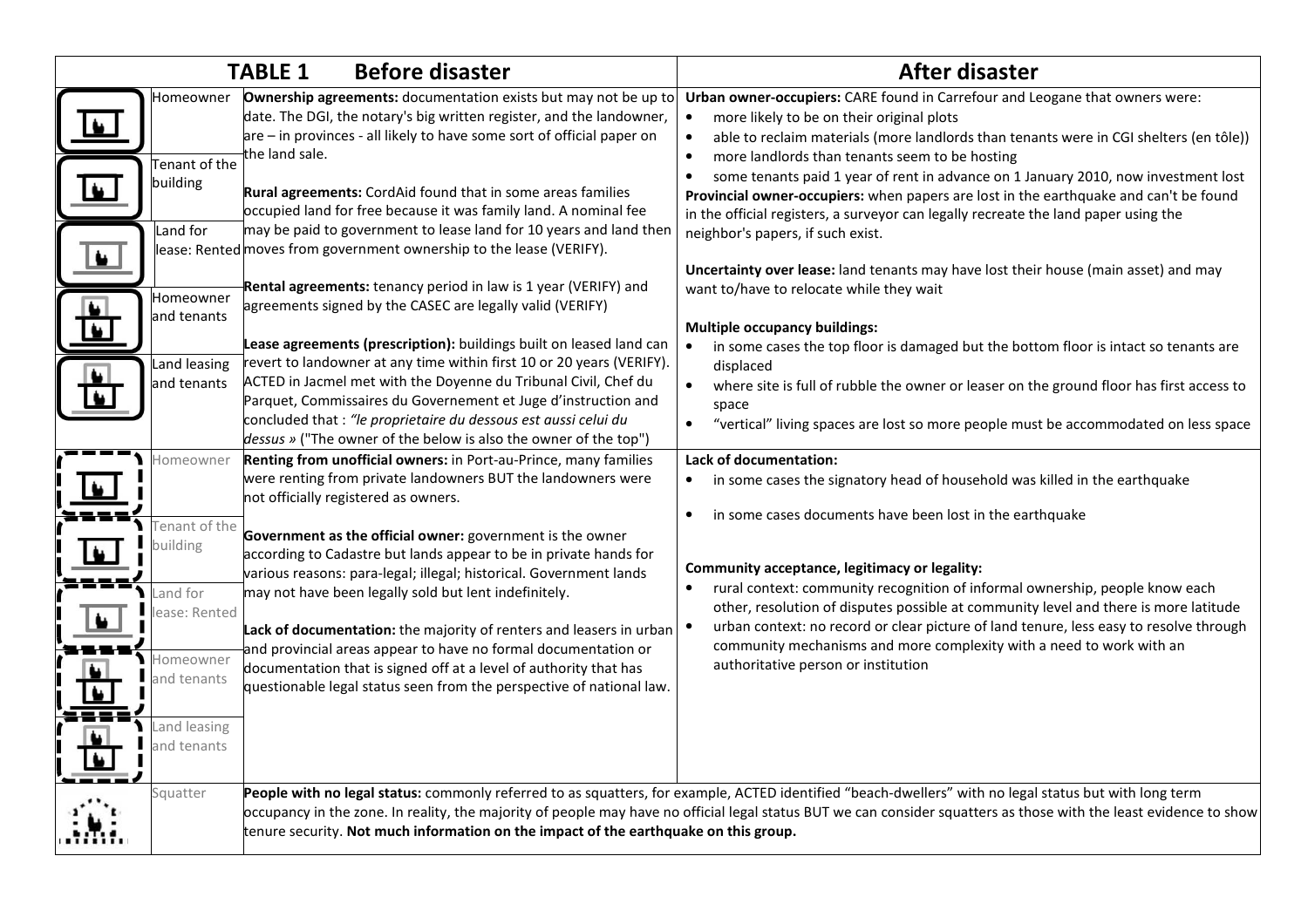### TABLE 2



### Precarious?